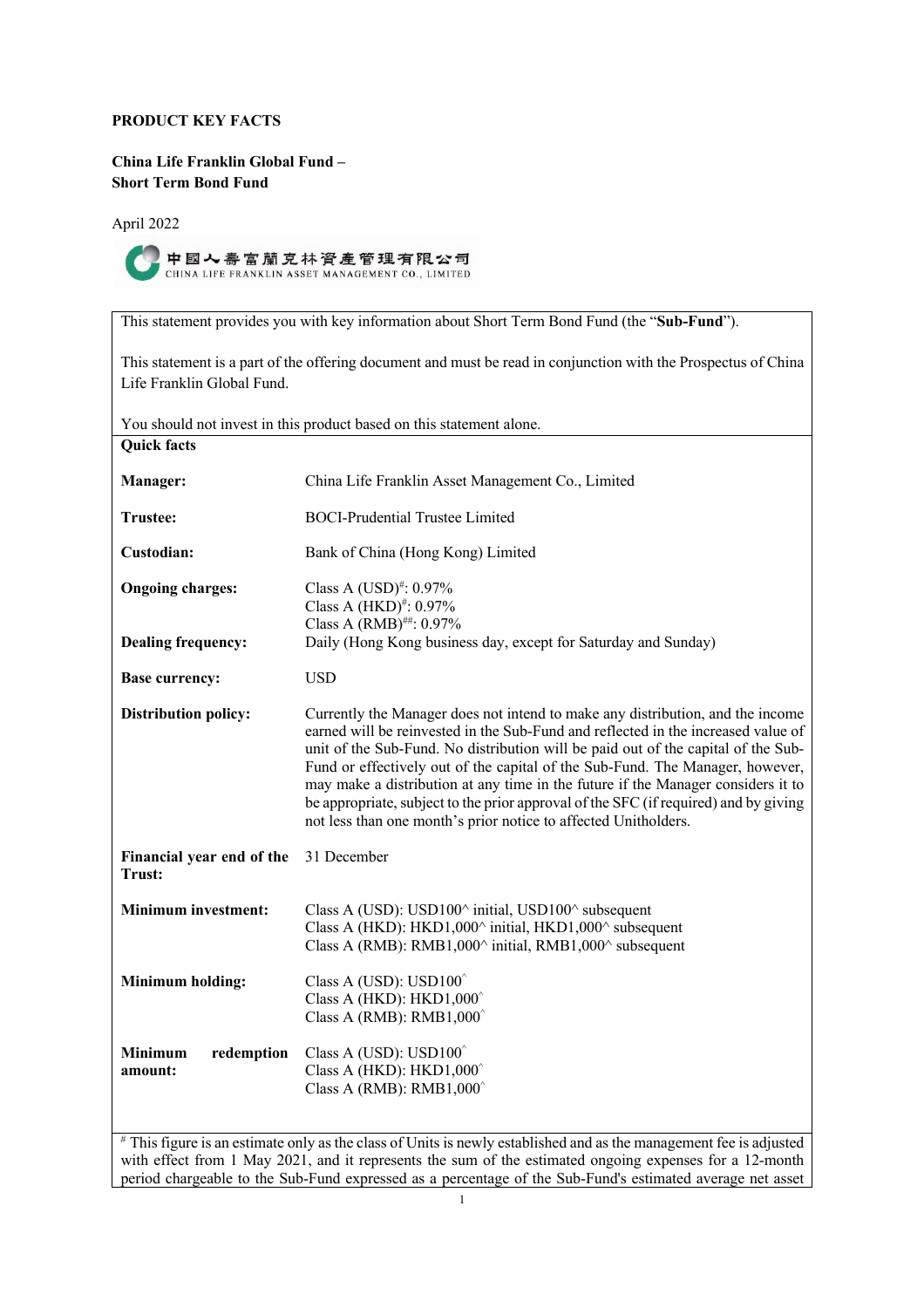value over the same period. The actual figure may be different from the estimate and may vary from year to year.

**##** As the class of Units is unlaunched, this is only a best estimate by the Manager based on the same presumptions and basis of calculations applicable to the Manager's estimation of ongoing charges of Class A (USD). The actual figure may be different from the estimate and may vary from year to year.

 $\wedge$  Or such other amount prescribed by the Manager from time to time, subject to (where applicable) the prior approval of the SFC and/or on giving not less than one month's prior notice.

#### **What is this product?**

Short Term Bond Fund is a sub-fund of China Life Franklin Global Fund which is an umbrella unit trust established by a trust deed dated 5 October 2020. It is governed by the laws of Hong Kong.

### **Investment Objective and Policy**

The Sub-Fund seeks to achieve a return in excess of U.S. money markets by investing primarily in USDdenominated short-term debt securities.

The Sub-Fund aims to achieve its investment objective by investing at least 70% of its net asset value in USDdenominated short-term fixed income securities including U.S. Treasury securities (including bills), bonds, notes, money market instruments, fixed or floating rate securities issued by governments (including local governments), quasi-government, government agencies, supra-nationals, banks or companies, certificates of deposit, and deposits with credit institutions. The weighted average duration of the Sub-Fund's investments is expected not to exceed 2 years. The Sub-Fund will only invest in investment grade fixed income securities. Investment grade means bearing a credit rating of BBB- and/or Baa3 or equivalent and above from any one of the following internationally recognised credit rating agencies: Standard & Poor's, Moody's or Fitch. In case any such securities are being downgraded to non-investment grade, the Sub-Fund will liquidate such positions within a reasonable period of time, taking due account of the interests of the Unitholders.

For this purpose, if the relevant security does not itself have a credit rating, then reference can be made to the debt class rating of the issuer of the security. If both the security and the relevant issuer are not rated, then the security will be classified as unrated. The Sub-Fund will not acquire non-investment grade or unrated securities.

There is no restriction as to geographical allocation, sector and market capitalisation of issuers.

Within the main asset classes described above, the Sub-Fund may invest up to 100% of its net asset value in emerging markets.

The Sub-Fund may hold up to 30% of its net asset value in non-USD denominated deposits or securities.

Furthermore, the Sub-Fund may invest:

- up to 25% of its net asset value in "Dim Sum" bonds (i.e. bonds issued outside of Mainland China but denominated in RMB);
- up to 25% of its net asset value in collateralized and/or securitized products (such as asset backed securities or mortgage backed securities);
- up to 30% of its net asset value in collective investment schemes or portfolios managed by the Manager or external asset managers, including exchange traded funds ("ETF") (including synthetic ETFs (i.e. ETFs that track an index by investing primarily in derivative instruments);
- below 30% of its net asset value in debt instruments with loss absorption features, which shall consist of senior non-preferred debt, senior debt issued by a holding company and Tier 2 capital instruments<sup>1</sup> under the Banking (Capital) Rules (Cap. 155L); for the avoidance of doubt, the Sub-Fund will not invest in any contingent convertible debt securities; and
- up to 25% of its net asset value in urban investment bonds (城投債), which are debt instruments issued by Mainland local government financing vehicles ("LGFVs"). These LGFVs are separate legal entities established by local governments and / or their affiliates to raise financing for public welfare investment or infrastructure projects.

 $1$  Tier 2 capital instruments also refer to debt instruments issued under an equivalent regime of non-Hong Kong jurisdictions.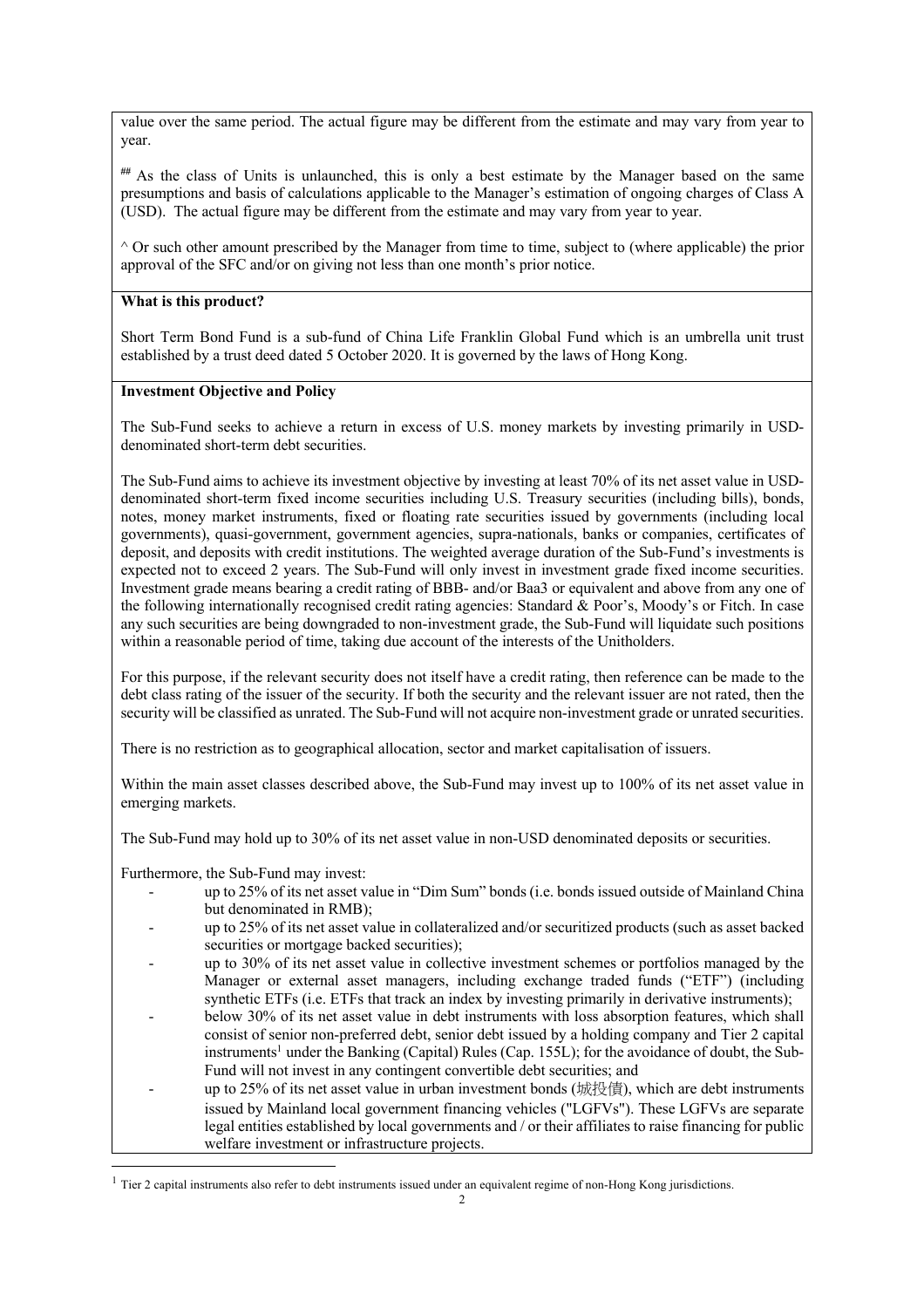Investment in fixed income securities issued within Mainland China will be up to 25% of the Sub-Fund's net asset value, through any available means, including Qualified Foreign Institutional Investors (QFII), Renminbi Qualified Foreign Institutional Investors (RQFII), RQFII funds, China Interbank Bond Market (CIBM) access or Bond Connect, etc.

The Sub-Fund will not invest in debt securities issued and/or guaranteed by a single sovereign issuer (including its government, public or local authority) which is below investment grade.

The Sub-Fund may acquire financial derivative instruments for hedging purposes only. The Manager may, on behalf of the Sub-Fund, enter into sale and repurchase transactions for up to 25% of the Sub-Fund's net asset value on a temporary basis for the purpose of meeting redemption requests or defraying operating expenses only.

# **Use of derivatives**

The Sub-Fund's net derivative exposure may be up to 50 per cent. of the Sub-Fund's net asset value.

# **What are the key risks?**

# **Investment involves risks. Please refer to the Prospectus for details including the risk factors.**

### **Investment risk**

The Sub-Fund's investment portfolio may fall in value due to any of the key risk factors below and therefore your investment in the Sub-Fund may suffer losses. There is no guarantee of the repayment of principal.

# **Emerging markets risk**

The Sub-Fund invests in emerging markets which may involve increased risks and special considerations not typically associated with investment in more developed markets, such as liquidity risks, currency risks/control, political and economic uncertainties, legal and taxation risks, settlement risks, custody risk and the likelihood of a high degree of volatility.

### **Concentration risk**

The Sub-Fund's investment is concentrated in Mainland China/ Hong Kong. The value of the Sub-Fund may be more volatile than that of a fund having a more diverse portfolio of investments.

The value of the Sub-Fund may be more susceptible to adverse economic, political, policy, foreign exchange, liquidity, tax, legal or regulatory event affecting the Mainland China/ Hong Kong market.

# **Risks relating to debt securities**

### *Credit risk*

The Sub-Fund is exposed to the credit/default risk of issuers of the debt securities that the Sub-Fund may invest in.

### *Interest rate risk*

Investment in the Sub-Fund is subject to interest rate risk. In general, the prices of debt securities rise when interest rates fall, whilst their prices fall when interest rates rise.

### *Volatility and liquidity risk*

The debt securities may be subject to higher volatility and lower liquidity compared to more developed markets. The prices of securities traded in such markets may be subject to fluctuations. The bid and offer spreads of the price of such securities may be large and the Sub-Fund may incur significant trading costs.

*Downgrading risk*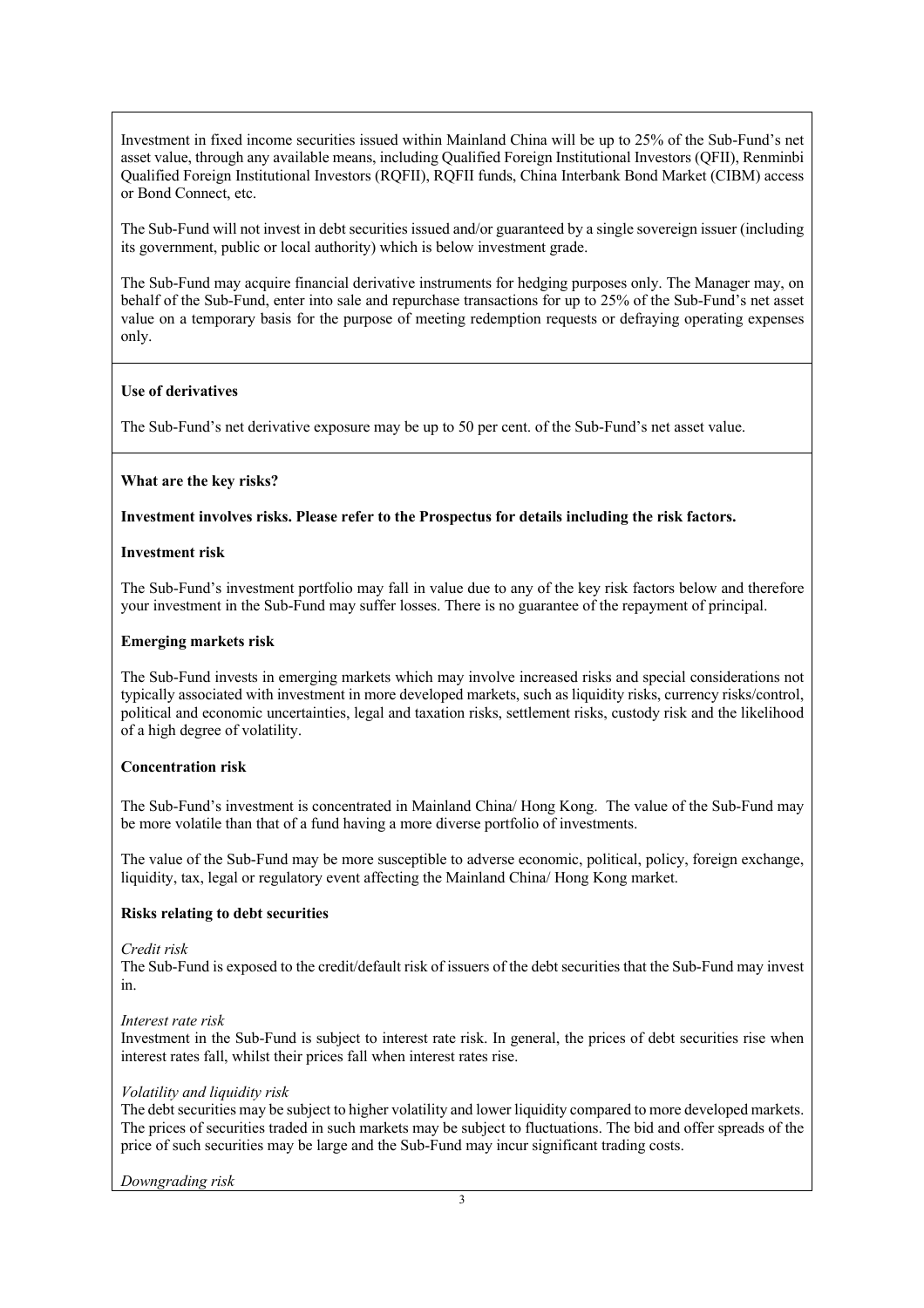The credit rating of a debt instrument or its issuer may subsequently be downgraded. In the event of such downgrading, the value of the Sub-Fund may be adversely affected. The manager may or may not be able to dispose of the debt instruments that are being downgraded.

### *Sovereign debt risk*

The Sub-Fund's investment in securities issued or guaranteed by governments may be exposed to political, social and economic risks. In adverse situations, the sovereign issuers may not be able or willing to repay the principal and/or interest when due or may request the Sub-Fund to participate in restructuring such debts. The Sub-Fund may suffer significant losses when there is a default of sovereign debt issuers.

# *Valuation risk*

Valuation of the Sub-Fund's investments may involve uncertainties and judgmental determinations. If such valuation turns out to be incorrect, this may affect the NAV calculation of the fund.

# *Credit rating risk*

Credit ratings assigned by rating agencies are subject to limitations and do not guarantee the creditworthiness of the security and/or issuer at all times.

# **Risks of investing in other collective investment schemes**

The underlying collective investment schemes in which the Sub-Fund may invest may not be regulated by the SFC. There may be additional costs involved when investing into these underlying collective investment schemes. There is also no guarantee that the underlying collective investment schemes will always have sufficient liquidity to meet the Sub-Fund's redemption requests as and when made.

# **Risks associated with investments in debt instruments with loss-absorption features (LAP)**

Debt instruments with loss-absorption features are subject to greater risks when compared to traditional debt instruments as such instruments are typically subject to the risk of being written down upon the occurrence of a pre-defined trigger events (e.g. when the issuer is near or at the point of non-viability or when the issuer's capital ratio falls to a specified level), which are likely to be outside of the issuer's control. Such trigger events are complex and difficult to predict and may result in a significant or total reduction in the value of such instruments.

In the event of the activation of a trigger, there may be potential price contagion and volatility to the entire asset class. Debt instruments with loss-absorption features may also be exposed to liquidity, valuation and sector concentration risk.

The Sub-Fund may invest in senior non-preferred debts. While these instruments are generally senior to subordinated debts, they may be subject to write-down upon the occurrence of a trigger event and will no longer fall under the creditor ranking hierarchy of the issuer. This may result in total loss of principal invested.

### **Past Performance of the Sub-Fund**

Class A (USD) is selected as representative class of Units as it is denominated in the Sub-Fund's base currency. As the class of Units is newly established, there is insufficient data to provide a useful indication of past performance to investors.

### **Is there any guarantee?**

The Sub-Fund does not have any guarantees. You may not get back the amount of money you invest.

### **What are the fees and charges?**

You will be given not less than one month's prior written notice should there be any increase of the following fees and charges up to a specified permitted maximum level as set out in the Prospectus.

# **Charge which may be payable by you**